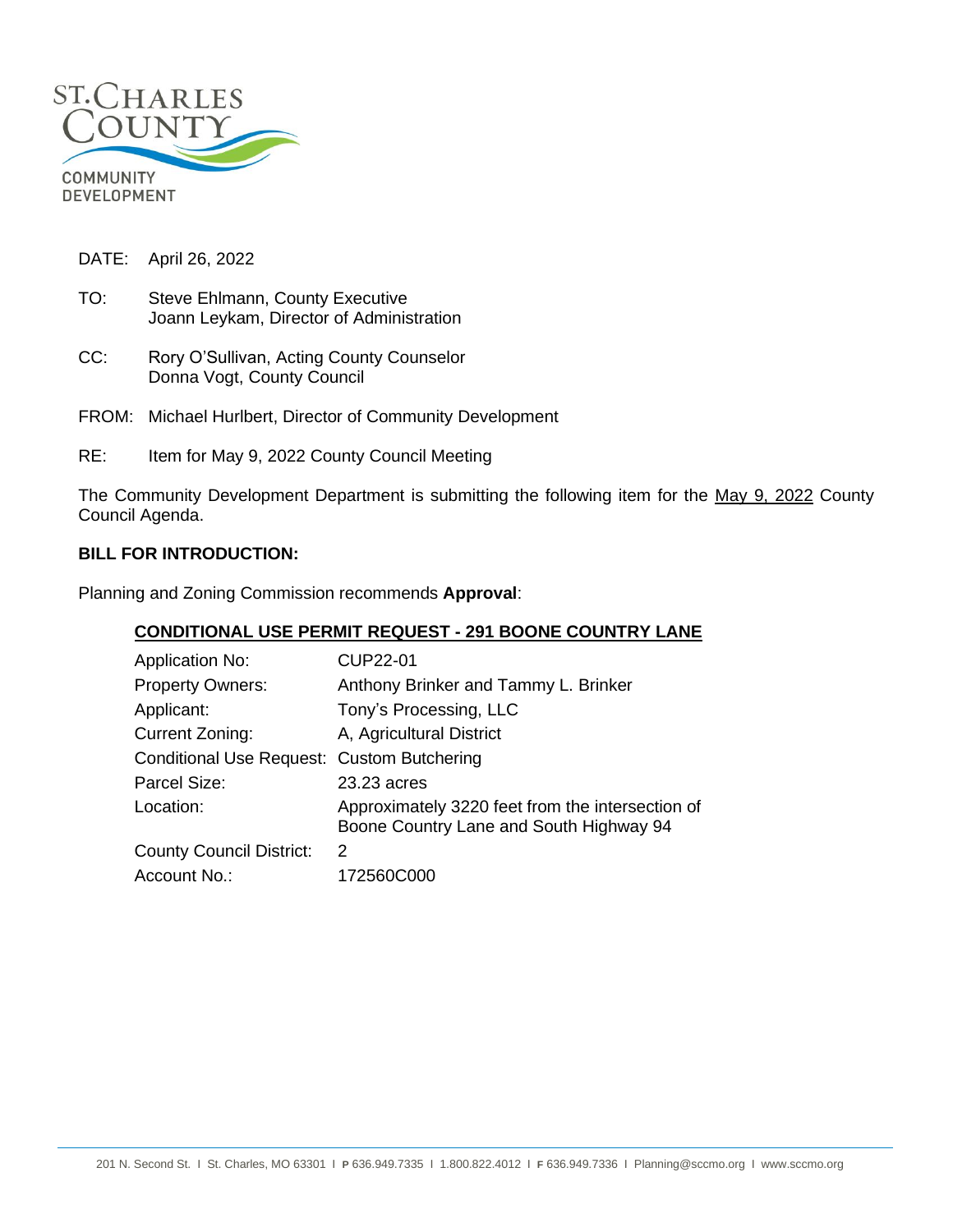#### CONDITIONAL USE PERMIT

| APPLICATION NUMBER:                                             | CUP22-01                                                                                                                        |
|-----------------------------------------------------------------|---------------------------------------------------------------------------------------------------------------------------------|
| <b>PROPERTY ZONING:</b>                                         | A, AGRICULTURAL DISTRICT                                                                                                        |
| IT IS REQUESTED THAT CONDITIONAL USES BE<br><b>GRANTED FOR:</b> | <b>CUSTOM BUTCHERING</b>                                                                                                        |
| OWNER OR OWNERS OF PROPERTY:                                    | ANTHONY BRINKER AND TAMMY L. BRINKER                                                                                            |
| APPLICANT:                                                      | TONYS PROCESSING, LLC                                                                                                           |
| LOCATION OF PROPERTY:                                           | 291 BOONE COUNTRY LANE, LOCATED APPROXIMATELY<br>3220 FEET FROM THE INTERSECTION OF BOONE COUNTRY<br>LANE AND SOUTH HIGHWAY 94. |
|                                                                 | THE PROPERTY CONSISTS OF 23.23 ACRES AND IS<br>LOCATED IN COUNTY COUNCIL DISTRICT 2.                                            |

LEGAL DESCRIPTION OF THE SUBJECT PROPERTY:

**A TRACT OF LAND BEING PART OF U. S. SURVEY 20, TOWNSHIPS 44 AND 45 NORTH, RANGE 2 EAST, ST. CHARLES COUNTY, MISSOURI, AND BEING MORE PARTICULARLY DESCRIBED AS FOLLOWS:**

**BEGINNING AT A SET ALUMINUM MONUMENT WITH CAP AT THE SOUTHWEST CORNER OF AFORESAID U.S. SURVEY 20; THENCE NORTH 22 DEGREES 03' 59" EAST, ALONG THE WEST LINE OF SAID U.S. SURVEY 20, 250.00 FEET TO A SET IRON ROD; THENCE SOUTH 67 DEGREES 00' 00" EAST, DEPARTING SAID SURVEY LINE, 1618.26 FEET TO A SET IRON ROD; THENCE NORTH 23 DEGREES 00' 00" EAST, 190.03 FEET TO A SET IRON ROD; THENCE SOUTH 67 DEGREES 00' 00" EAST, 200.00 FEET TO A SET IRON ROD MARKING THE NORTHWEST CORNER OF A TRACT CONVEYED TO ANTHONY AND TAMMY L. BRINKER PER DEED RECORDED IN DEED BOOK 822, PAGE 1354 OF THE ST. CHARLES COUNTY RECORDER'S OFFICE; THENCE SOUTH 23 DEGREES 00' 00" WEST, ALONG THE WESTERN LINE OF SAID BRINKER TRACT, 440.00 FEET TO THE SOUTHWEST CORNER OF SAID BRINKER TRACT ON THE SOUTH LINE OF AFORESAID U.S. SURVEY 20, FROM WHICH AN OLD IRON BAR BEARS SOUTH 23 DEGREES 00' 00" WEST, 4.04 FEET; THENCE NORTH 67 DEGREES 00' 00" WEST, ALONG SAID SURVEY LINE, 1,814.19 FEET TO THE POINT OF BEGINNING AND CONTAINING 11.295 ACRES, MORE OR LESS, AS SURVEYED BY LANDMARKSURVEYING AND ENGINEERING, INC., DURING DECEMBER, 1994 AND JANUARY, 1995.**

**SURVEYED TRACT SUBJECT TO EASEMENTS, CONDITIONS, RESTRICTIONS AND RIGHTS OF WAY OF RECORD, AND THOSE NOT OF RECORD.**

#### **AND ALSO:**

**A TRACT OF LAND BEING PART OF U. 5. SURVEY 20, TOWNSHIPS 44 AND 45 NORTH, RANGE 2 EAST. ST. CHARLES COUNTY, MISSOURI, AND BEING MORE PARTICULARLY DESCRIBED AS FOLLOWS:**

**COMMENCING AT A SET ALUMINUM MONUMENT WITH CAP AT THE SOUTHWEST CORNER OF AFORESAID U.S. SURVEY 20; THENCE SOUTH 67 DEGREES 00' 00" EAST, ALONG THE SOUTH LINE OF SAID U. S. SURVEY 20, 2,114.35 FEET TO AN OLD IRON ROD MARKING THE TRUE POINT OF BEGINNING OF THE TRACT OF LAND HEREIN DESCRIBED, SAID OLD IRON ROD ALSO MARKING THE SOUTHEAST CORNER OF A TRACT CONVEYED TO ANTHONY AND TAMMY L. BRINKER PER DEED RECORDED IN DEED BOOK 822, PAGE 1354 OF THE ST. CHARLES COUNTY RECORDER'S OFFICE; THENCE DEPARTING SAID SURVEY LINE, NORTH 23 DEGREES 00' 00" EAST, ALONG THE EASTERN LINE OF SAID BRINKER TRACT, 440.00 FEET TO A SET IRON ROD MARKING THE NORTHEAST CORNER OF SAID BRINKER TRACT; THENCE SOUTH 67 DEGREES 00' 00" EAST, 883.54 FEET TO A SET IRON ROD ON THE WESTERN LINE OF A 30.00 ACRES, MORE OR LESS, TRACT SURVEYED BY LANDMARK SURVEYING AND ENGINEERING, INC., DURING JULY, 1994; THENCE SOUTH 23 DEGREES 00' 00" WEST, ALONG SAID WESTERN LINE, 440.00 FEET TO AN OLD IRON ROD MARKING THE SOUTHWEST CORNER OF SAID TRACT ON THE AFORESAID SOUTH LINE OF U.S. SURVEY 20; THENCE NORTH 67 DEGREES 00' 00" WEST, ALONG SAID SURVEY LINE, 883.54 FEET TO THE POINT OF BEGINNING AND CONTAINING 8.925 ACRES, MORE OR LESS, AS SURVEYED BY LANDMARK SURVEYING AND ENGINEERING, INC., DURING DECEMBER, 1994 AND JANUARY, 1995.**

**SURVEYED TRACT SUBJECT TO EASEMENTS, CONDITIONS, RESTRICTIONS AND RIGHTS-OF-WAY OF RECORD, AND THOSE NOT OF RECORD.**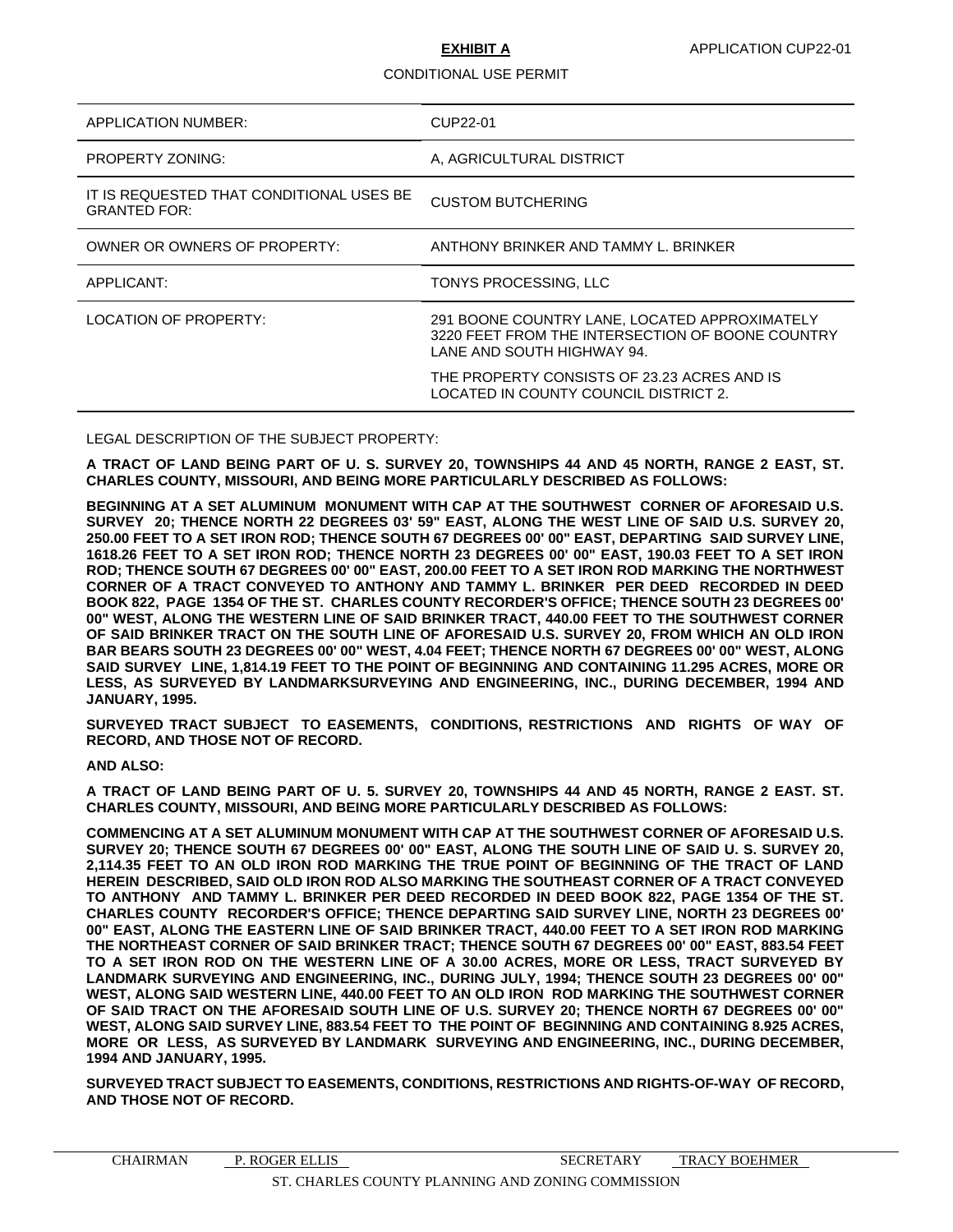# Application CUP22-01

# **CONDITIONAL USE PERMIT REQUEST - 291 BOONE COUNTRY LANE**

| <b>Application No:</b>                     | CUP22-01                                                                                    |
|--------------------------------------------|---------------------------------------------------------------------------------------------|
| <b>Property Owners:</b>                    | Anthony Brinker and Tammy L. Brinker                                                        |
| Applicant:                                 | Tony's Processing, LLC                                                                      |
| <b>Current Zoning:</b>                     | A, Agricultural District                                                                    |
| Conditional Use Request: Custom Butchering |                                                                                             |
| Parcel Size:                               | 23.23 acres                                                                                 |
| Location:                                  | Approximately 3220 feet from the intersection of<br>Boone Country Lane and South Highway 94 |
| <b>County Council District:</b>            | $\mathcal{P}$                                                                               |
| Account No.:                               | 172560C000                                                                                  |

### **CONTENTS:**

- $\triangleright$  Synopsis
- $\triangleright$  Staff Recommendation
- $\triangleright$  Photo(s) of Site
- ▶ Custom Exempt Operations Information
- $\triangleright$  Aerial Photo
- $\triangleright$  Surrounding Zoning Map
- $\geq$  2030 Land Use Map
- $\triangleright$  Notification Area Map
- $\triangleright$  CUP Narrative
- Preliminary Concept Plan
- $\triangleright$  Letters received
	- ◆ None
- $\triangleright$  Planning and Zoning Commission minutes from the April 20, 2022 meeting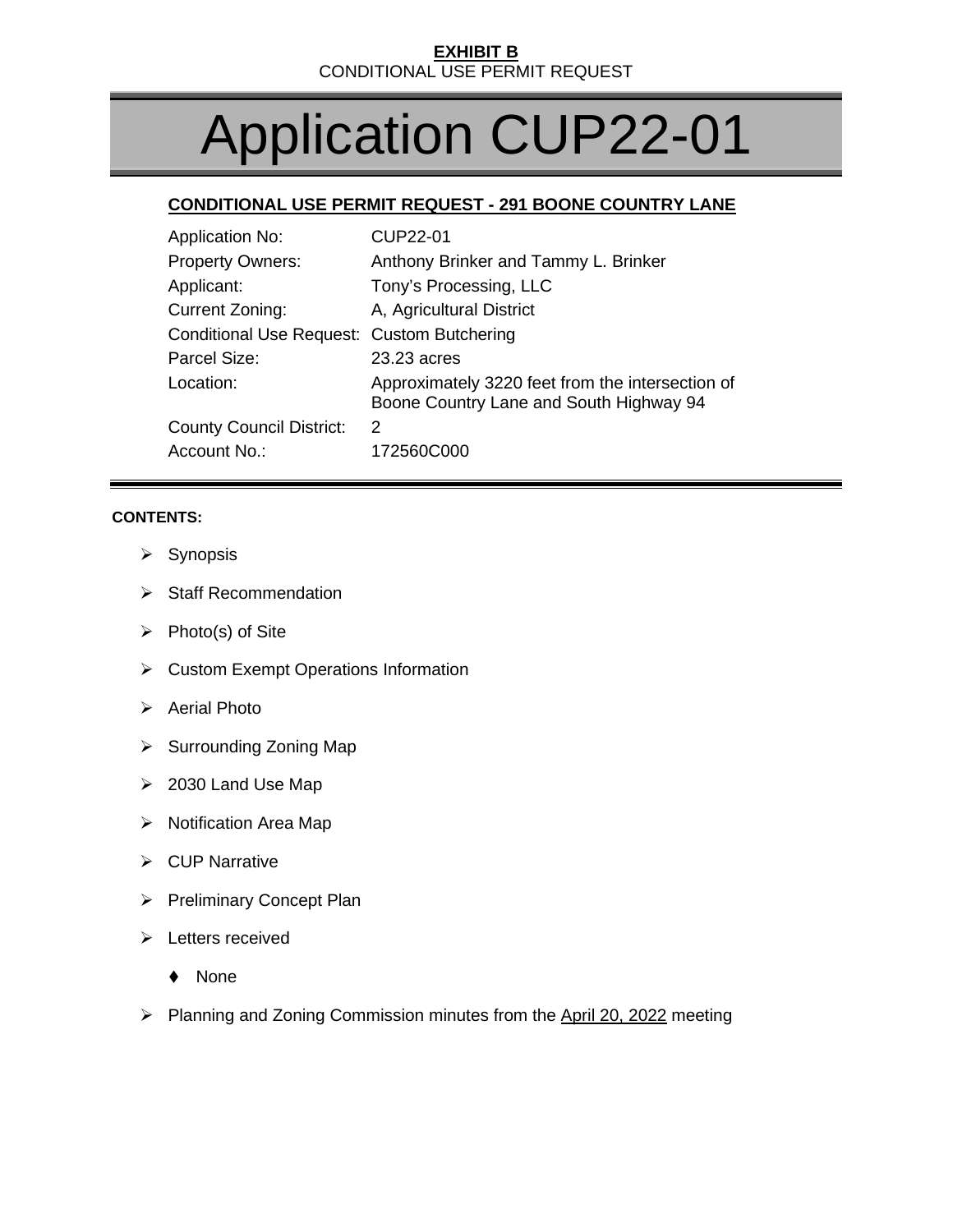

#### April 26, 2022

This communication summarizes the following application and bill to be introduced at the May 9, 2022 County Council meeting:

### **CONDITIONAL USE PERMIT REQUEST - 291 BOONE COUNTRY LANE**

| <b>Application No:</b>          | CUP22-01                                                                                    |
|---------------------------------|---------------------------------------------------------------------------------------------|
| <b>Property Owners:</b>         | Anthony Brinker and Tammy L. Brinker                                                        |
| Applicant:                      | Tony's Processing, LLC                                                                      |
| Current Zoning:                 | A, Agricultural District                                                                    |
| <b>Conditional Use Request:</b> | <b>Custom Butchering</b>                                                                    |
| Parcel Size:                    | 23.23 acres                                                                                 |
| Location:                       | Approximately 3220 feet from the intersection of<br>Boone Country Lane and South Highway 94 |
| <b>County Council District:</b> | 2                                                                                           |
| Account No.:                    | 172560C000                                                                                  |

Approval of this bill would authorize a Conditional Use Permit to for custom butchering of livestock and game. The applicant indicates that the service to local farmers and will be conducted on an appointment basis with approximately 100 animals butchered annually. Livestock would be slaughtered on site with offal contained and hauled away for disposal by a rendering company. Equipment would be limited to one saw and one grinder. The CUP concept plans shows the use of existing buildings on the subject 23-acre parcel with no new buildings or exterior improvements shown other than a designated parking area for customers.

Custom butchering is a service whereby animal carcasses are processed and packaged for consumption on a custom, per order basis. Specifically, the County's Zoning Regulations (Section 405.060 of the County Code) define "custom butchering" as "Custom Butchering activity that is licensed by the Missouri Meat and Poultry Inspection Program as a custom exempt operation, with no retail or wholesale sales." Unlike a meat shop, a custom butcherer provides a service which does not include buying or selling animals, carcasses, or packaged meat. The transportation of live animals from a farm to a custom butcherer is more manageable than transporting dead carcasses. Under Federal and State laws and regulations, custom butchering can include the humane slaughtering of animals, in which case animal holding pens are necessary.

Federal food safety laws and regulations provide exemptions from Federal inspection of:

- The slaughtering by any individual of livestock of his own raising, and the preparation by him and transportation of such livestock exclusively for use by him and members of his household and his nonpaying guests and employees; and
- The custom slaughter by any person of cattle, sheep, swine, goats, and game animals on behalf of and for the owner for use in the household and for nonpaying guests and employees.

The latter of these exemptions is what St. Charles County defines as custom butchering.

The State of Missouri requires that meat processers engaged in custom butchering obtain a State permit and undergo State inspections of such facilities. Under St. Charles County's Zoning Regulations, the slaughtering of animals on farms for personal use has always been allowed in the A, Agricultural District (except in platted subdivisions) as an accessory use to farming, dairy farming, livestock and poultry raising. However, until 2022, the County's Zoning Regulations did not provide a land use category allowing custom butchering outside of "meat packing manufacturing and stockyard" in the I2, Heavy Industrial District. The nature and scale of custom butchering is significantly different than meat packing manufacturing and stockyards.

The proposed conditional use will require the use of an onsite sewage disposal system. Because offal from slaughtered animals will be collected and hauled away by a rendering service, the applicants indicate that sanitation water rather than animal waste will be disposed on onsite.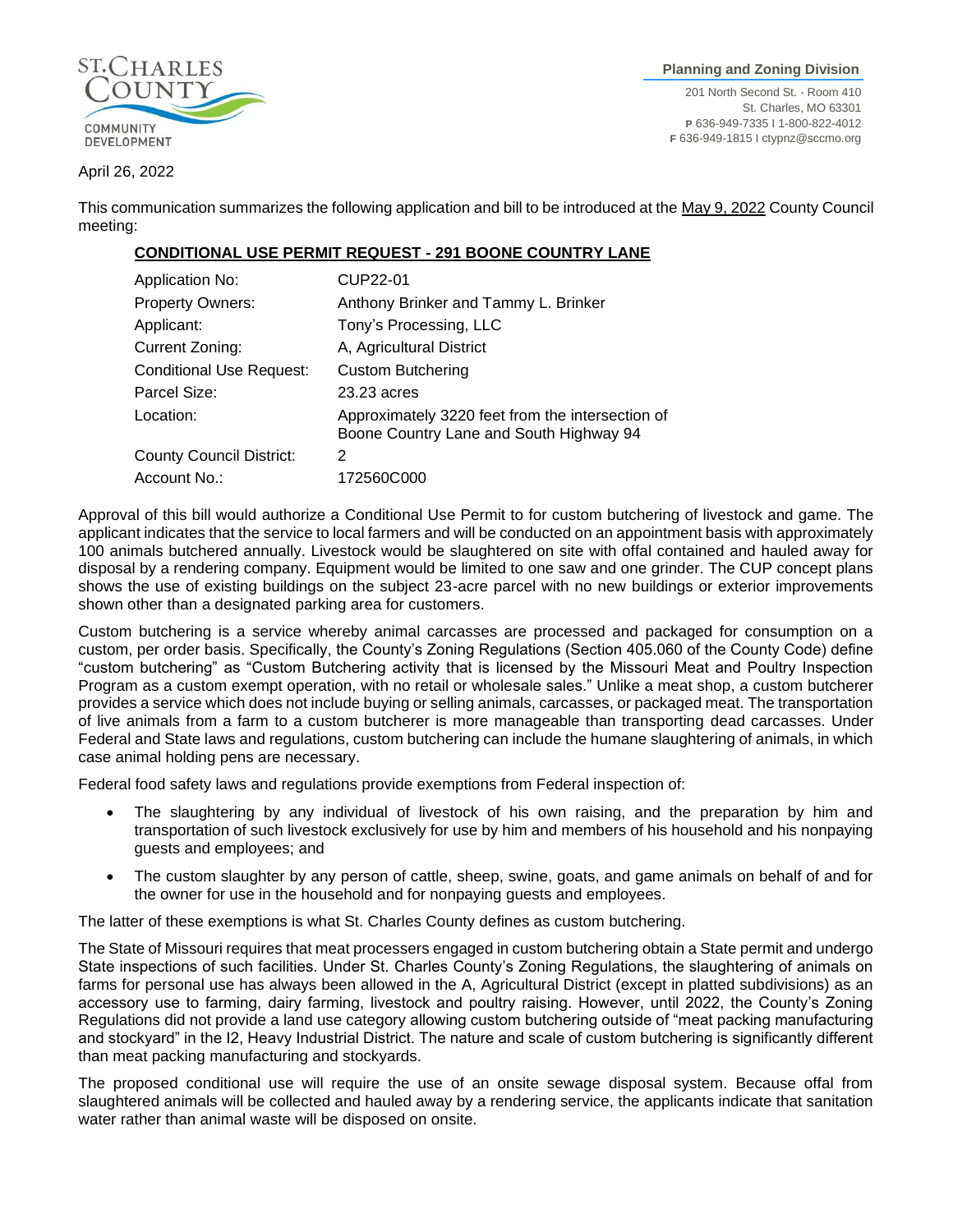The Planning and Zoning Commission held a public hearing at its April 20, 2022 meeting with the following input:

| Speakers:        | 1 Support | 0 Opposed | <u>0</u> Concerns |  |
|------------------|-----------|-----------|-------------------|--|
| Letters on file: | 0 Support | 3 Opposed | 2 Concerns        |  |

Having conducted the public hearing, the Planning & Zoning Commission voted as follows:

9 Approval 0 Denial 0 Abstentions

#### **Recommendation**:

The Planning & Zoning Commission recommends approval subject to specific conditions as suggested in the attached bill. The Planning & Zoning Division concurs with this recommendation as conforming to the County's CUP criteria in Section 405.510.B of the County Code.

Sincerely,

Robert Myers, AICP Director of Planning & Zoning

cc: Steve Ehlmann, County Executive Joann Leykam, Director of Administration Rory O'Sullivan, Acting County Counselor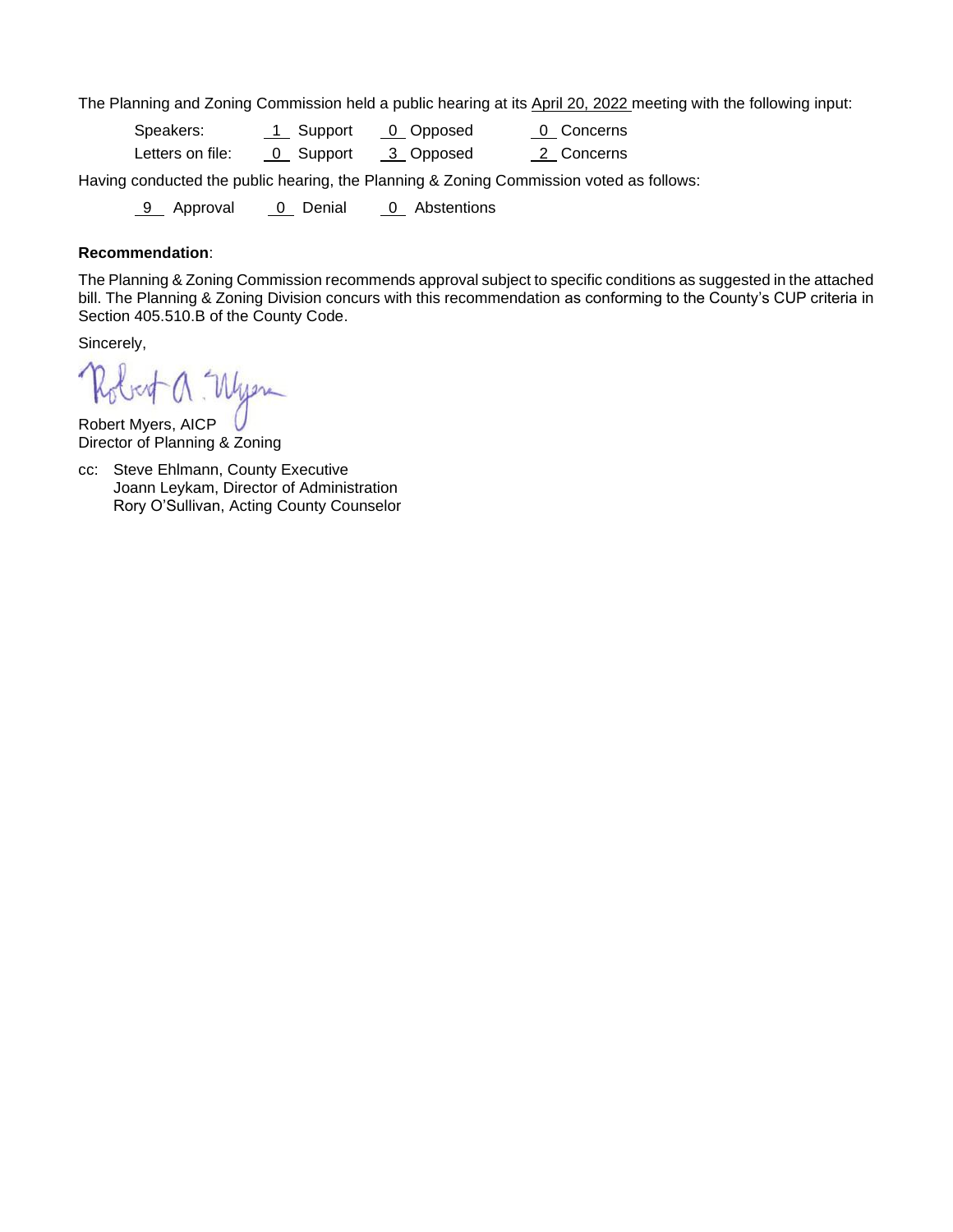# **STAFF RECOMMENDATION**

To: County Planning & Zoning Commission Prepared by: Robert Myers, AICP Application No.: CUP22-01 Date: April 13, 2022

## **BACKGROUND:**

| <b>Property Owner:</b>    | Anthony Brinker and Tammy L. Brinker                                                                                   |
|---------------------------|------------------------------------------------------------------------------------------------------------------------|
| <b>Requested Actions:</b> | A conditional use permit for custom butchering                                                                         |
| Location:                 | 291 Boone Country Lane; 3,200 feet from the intersection<br>of Boone Country Lane and South Highway 94, near<br>Matson |
| Current Zoning:           | A, Agricultural District                                                                                               |
| <b>Current Land Use:</b>  | single-family residential (one residence) and agricultural                                                             |
| Parcel Size:              | 23.23 acres                                                                                                            |
| Parcel Account No.:       | 172560C000                                                                                                             |

Adjacent Land Uses and Zoning:

| <b>Direction</b> | <b>Zoning</b>            | <b>Land Use</b>                                             |
|------------------|--------------------------|-------------------------------------------------------------|
| <b>North</b>     | A, Agricultural District | Agricultural (cultivation) and<br>single-family residential |
| South            | A, Agricultural District | Railroad tracks and Agricultural<br>(cultivation)           |
| East             | A, Agricultural District | Single-family residential                                   |
| West             | A, Agricultural District | Agricultural (cultivation)                                  |

| <b>Public Services:</b> | County Council District 2 - Joe Brazil<br>School District - Washington School District<br>Fire District – Augusta Fire Protection District |
|-------------------------|--------------------------------------------------------------------------------------------------------------------------------------------|
| Utilities:              | Water – Public Water Supply District No. 2                                                                                                 |

This request is a conditional use permit (CUP) application for custom butchering of livestock and game. The applicant indicates that the service to local farmers and will be

Sewer– individual wastewater treatment systems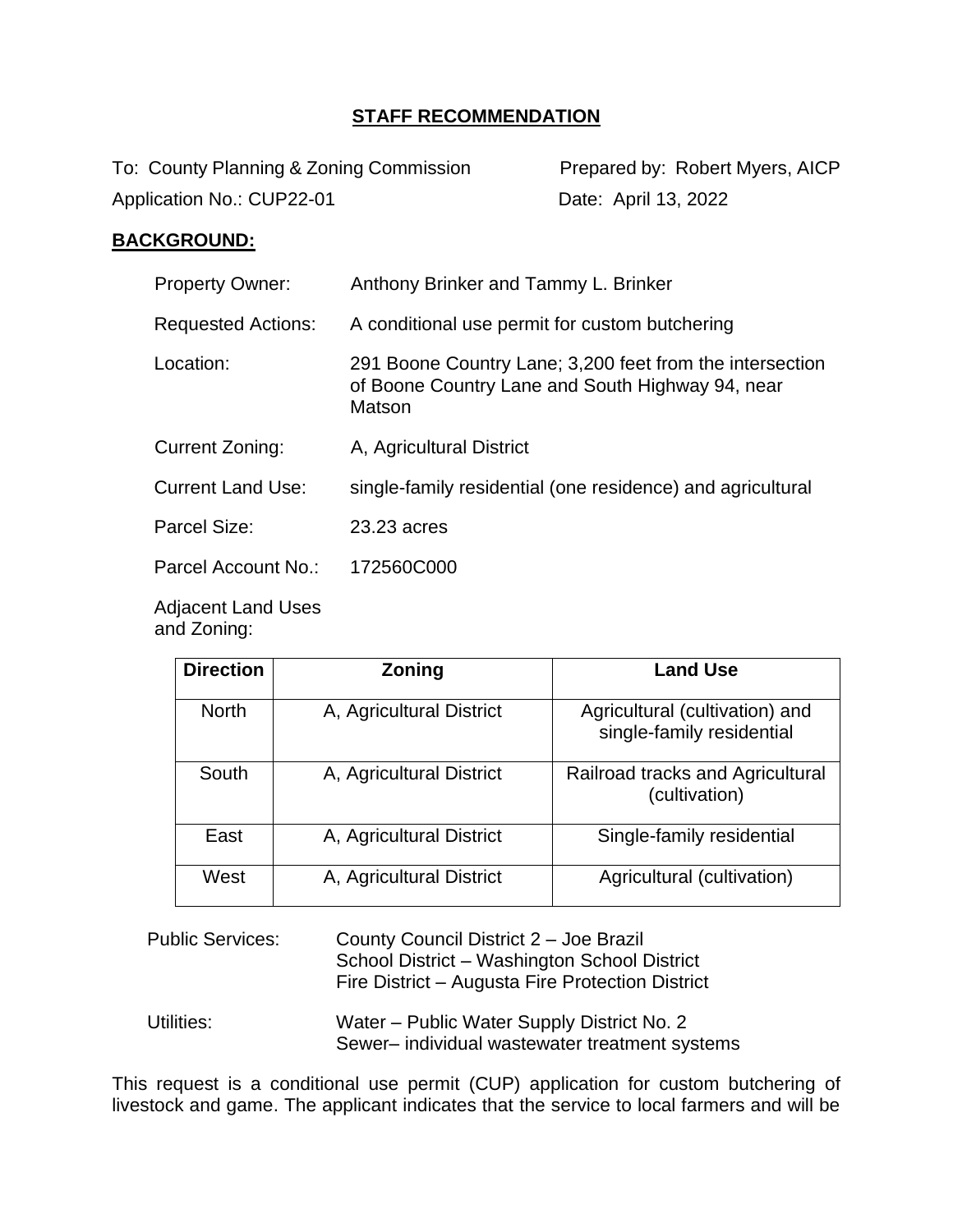conducted on an appointment basis with approximately 100 animals butchered annually. Livestock would be slaughtered on site with offal contained and hauled away for disposal by a rendering company. Equipment would be limited to one saw and one grinder. The CUP concept plans shows the use of existing buildings on the subject 23-acre parcel with no new buildings or exterior improvements shown other than a designated parking area for customers.

Custom butchering is a service whereby animal carcasses are processed and packaged for consumption on a custom, per order basis. Specifically, the County's Zoning Regulations (Section 405.060 of the County Code) define "custom butchering" as "Custom Butchering activity that is licensed by the Missouri Meat and Poultry Inspection Program as a custom exempt operation, with no retail or wholesale sales."

Unlike a meat shop, a custom butcherer provides a service which does not include buying or selling animals, carcasses, or packaged meat. The transportation of live animals from a farm to a custom butcherer is more manageable than transporting dead carcasses. Under Federal and State laws and regulations, custom butchering can include the humane slaughtering of animals, in which case animal holding pens are necessary.

Federal food safety laws and regulations provide exemptions from Federal inspection of:

- The slaughtering by any individual of livestock of his own raising, and the preparation by him and transportation of such livestock exclusively for use by him and members of his household and his nonpaying guests and employees; and
- The custom slaughter by any person of cattle, sheep, swine, goats, and game animals on behalf of and for the owner for use in the household and for nonpaying guests and employees.

The latter of these exemptions is what St. Charles County defines as custom butchering.

The State of Missouri requires that meat processers engaged in custom butchering obtain a State permit and undergo State inspections of such facilities.

Under St. Charles County's Zoning Regulations, the slaughtering of animals on farms for personal use has always been allowed in the A, Agricultural District (except in platted subdivisions) as an accessory use to farming, dairy farming, livestock and poultry raising. However, until 2022, the County's Zoning Regulations did not provide a land use category allowing custom butchering outside of "meat packing manufacturing and stockyard" in the I2, Heavy Industrial District. The nature and scale of custom butchering is significantly different than meat packing manufacturing and stockyards.

The proposed conditional use will require the use of an onsite sewage disposal system. Because offal from slaughtered animals will be collected and hauled away by a rendering service, the applicants indicate that sanitation water rather than animal waste will be disposed on onsite.